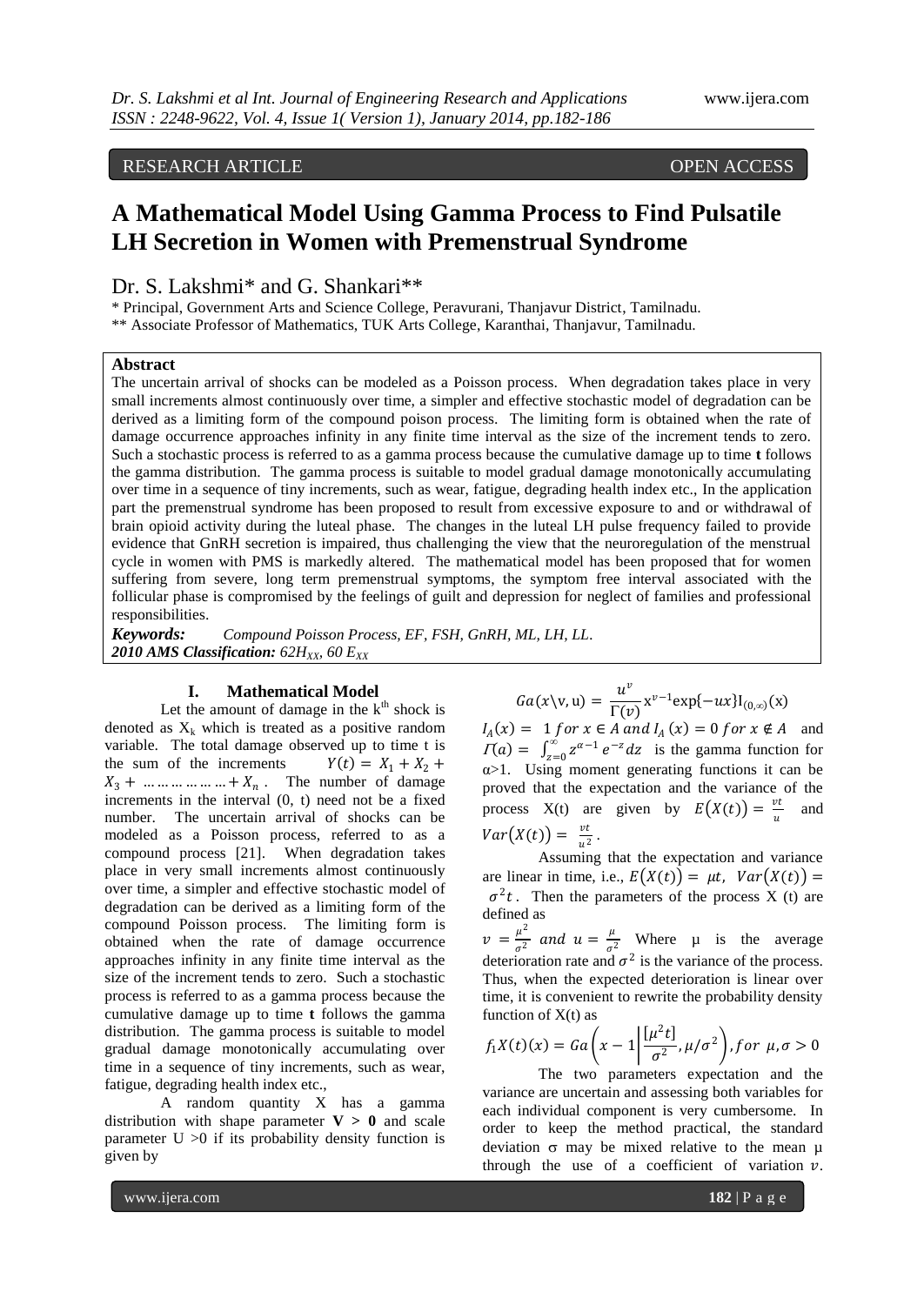Hence,  $\sigma = v \mu \Rightarrow v = \frac{\sigma}{\sigma}$  $\frac{\sigma}{\mu}$ . Therefore, the probability density function for  $X(t)$  reduces to  $f_1 X(t)(x) =$  $Ga\{x-1|t/v^2,1/(\mu v^2)\}.$ 

Let  $X(t)$  denote the deterioration at time t,  $t \ge$ 0. A component is said to fail when its deteriorating resistance, denoted by  $R(t) = r$  – X(t), drops below the stress s. We assume that both the initial resistance  $r \Box$  and the stress to be fixed. Define  $y = r$  − s and let the time at which failure occurs be denoted by the life time. The life time distribution can be rewritten as

$$
F(t) = Pr{Ty \le t} = Pr{X(t) \ge y}
$$

$$
\int_{x=y}^{\infty} f_{X(t)}(x) dx = \frac{\prod_{j=1}^{L} \frac{[\mu^2 t]}{\sigma^2}, \frac{[y\mu]}{\sigma^2}}{\prod_{j=1}^{L} \frac{[\mu^2 t]}{\sigma^2}}
$$

For computing the probability density function of the time to failure for a stationary gamma process,

$$
F(t) = Pr\{X(t) \ge y\} \approx \Phi\left(\frac{\mu t - y}{\sigma\sqrt{t}}\right)
$$

$$
= \Phi\left(\sqrt{\frac{yu}{\sigma^2}}\left[\sqrt{\frac{\mu t}{y}} - \sqrt{\frac{y}{\mu t}}\right]\right).
$$

Where  $\Phi$  is the cumulative distribution function of the standard normal distribution.

The stationarity of the gamma process basically follows from the property that increments are independent and have the same type of distribution as their sum. A random variable X is infinitely divisible if for any integer  $n \geq 2$ , there are n independent and identically distributed random variables  $D_1^{(n)}$  ... ... ... ... . .  $D_n^{(n)}$  such that their sum  $\sum_{i=1}^n D_i^{(n)}$  as the same distribution as X. In terms of Laplace transforms, the definition of infinite divisibility can be formulated as:  $(e^{-sX}) = \prod_{i=1}^{n} \left[ E\left(e^{-sD_i^{(n)}}\right) \right]$ ,  $n \ge 2$ . In fact every infinitely divisible distribution is a limit of compound Poisson distributions.

An important property of the gamma process is that it is a jump process. The gamma process can be regarded as a compound Poisson process of gammadistributed increments in which the Poisson rate tends to infinity and increment sizes tend to zero in proportion. Using the technique of Laplace transforms, it can be shown that the gamma process can be reformulated in terms of a limit of a compound Poisson process.

The cumulative distribution function of the total deterioration in time - interval  $(0, n\Delta)$ , n = 1, ... ... ... ... , N – 1, is the beta distribution in  $\frac{y}{N\theta}$ with parameters n and N-n [10]:

$$
Pr\left\{\sum_{i=1}^{n} D_i \le y \mid \frac{1}{N} \sum_{i=1}^{N} D_i = \theta\right\} =
$$
  

$$
1 - \sum_{i=1}^{n} {\binom{N-1}{i-1}} \left[1 - \frac{y}{N\theta}\right]^{N-i} \left[\frac{y}{N\theta}\right]^{i-1},
$$

For  $y \ge 0$  and 0 otherwise. The beta function coincides with the cumulative distribution function of the  $n^{th}$  order statistic of  $(N-1)$  independent and identical distributed random quantities with uniform distribution on [0,  $N^{\theta}$ ]. The beta distribution converges to the gamma distribution with parameters n and θ for  $y \ge 0$ 

$$
Pr\left\{\sum_{i=1}^{n} D_i \leq y \mid \frac{1}{N} \sum_{i=1}^{N} D_i = \theta\right\} \to 1 - \frac{\sum_{i=1}^{n} \frac{1}{N} \left[\frac{y}{\theta}\right]^{i-1} \exp\left\{-\frac{y}{\theta}\right\}}{2 \left(i-1\right)!}.
$$

## **II. Application**

## **2.1 Introduction**

The mechanisms involved in producing the complex of symptoms collectively termed the premenstrual syndrome (PMS) are unknown. The failure to identify gross aberrations in plasma concentrations of the reproductive hormones had led investigators to search for a common link between the dynamic neuroendocrine secretory events that characterize the menstrual cycle and central mechanisms regulating behavior and mood states. It has been proposed that premenstrual symptoms occur in response to the cyclic rise and fall in hypothalamic opioid activity believed to modulate the pulsatile release of gonadotropin – releasing hormone (GnRH) and, in turn, luteinizing hormone (LH), as a result of the characteristic changes in the ovarian production of the estrogen and progesterone [9], [14]. Advocates propose that the withdrawal of high opioid activity prior to menses disinhibits opioid – sensitive neurons, resulting in such dysphoric symptoms as irritability, insomnia, food cravings, anxiety, and pain sensitivity [3], [6] & [7]. LH pulse frequency in the mid – luteal (ML) phase has been reported to be faster in PMS patients, despite similar concentrations of P compared to normal volunteers [7]. This finding as well as earlier evidence that LH responsiveness to the opiate antagonist, naloxone, was blunted in PMS patients [6] prompted these investigators to propose that PMS was a central disorder, due to a hypothalamic impairment of the opioid inhibition normally present at this time in the cycle. Differences in LH pulse frequency and amplitude between the patient and control groups in the later study [7] were small, however, and secretory characteristics were within the normal range of variability previously reported for normal, asymptotic women [13]. In addition, these investigators noted that the presence of secondary psychiatric disorders in some of the PMS subjects may have confounded their results.

#### **2.2 Symptom Characteristics during Study:**

In both the premenstrual and the premenstrual weeks of the study cycle, the volunteer group demonstrated a lower mean symptom score than the patient group. Mean age and cycle length were similar. Since underlying psychiatric disorders had been ruled out during the diagnostic evaluation, the higher "baseline" scores of the postmenopausal week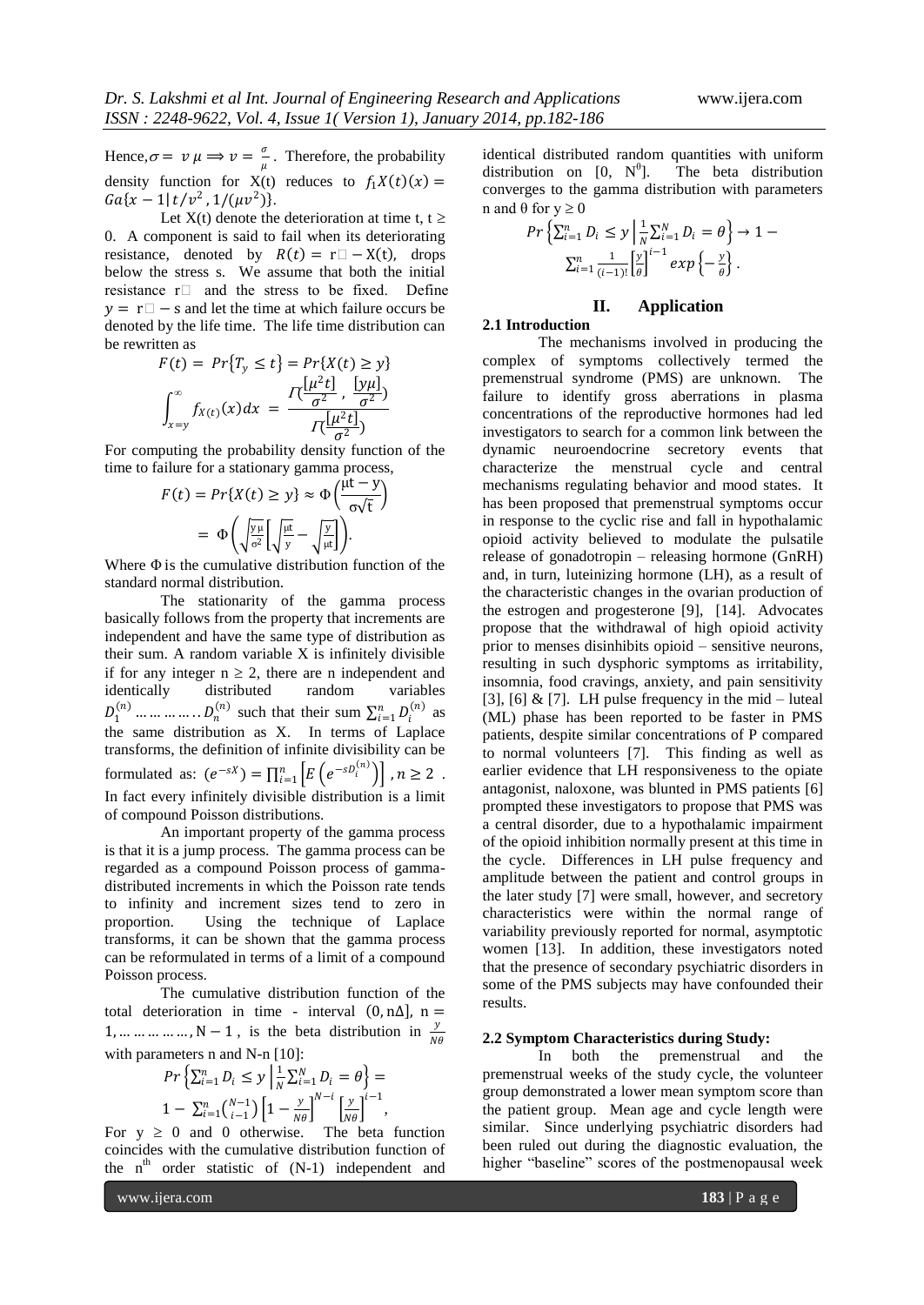more likely reflected the chronic nature and severity of the menstrual health problem. Little is known about how PMS symptom patterns change over time, especially in women who fail to benefit from standard treatment approaches. It has been proposed that for women suffering from severe, long – term premenstrual symptoms, the "symptom – free" interval associated with the follicular phase is compromised by feelings of guilt and depression for neglect of family and professional responsibilities.



*Fig.2.2.1: Plasma gonadotropin and ovarian steroids during 8 – hr rapid - sampling studies in the EF, ML and LL phases of the menstrual cycle in two subjects with PMS \*=LH pulse. E<sup>2</sup> and P values shown are for the beginning and end of the rapid – sampling periods.*

Mean plasma FSH was different in the PMS and control groups mean FSH was higher in the PMS patients in the ML studies.

### **2.3 Discussion**

We studied changes in pulsatile LH secreted in women with PMS to detect peripheral evidence of alterations in the transient increase and withdrawal of endogenous opioid action on GnRH secretion during ovulatory, symptomatic cycles. We chose three different "windows" in the menstrual cycle which have been characterized previously in relation to ovarian steroids, gonadotropin secretion, menstrual symptomatology, and presumed opioid activity. The current view of the hormonal interrelationships in the normal luteal phase is that P in the presence of  $E_2$  acts on the hypothalamus to transiently increase opioid activity, thus inhibiting the frequency of pulsatile GnRH secretion and in turn the pulsatile release of LH [19], [2], [8] & [16]. With the fall in  $E_2$  and P secretion from the aging corpus luteum, opioid exposure is withdrawn, allowing GnRH pulsatile secretion to increase in the days preceding menses [11]. Thus, assessment of LH pulse frequency in women has been used to infer changes in GnRH secretion and may allow a gross estimation of hypothalamic opioid influence when performed in the

Presence of a well – defined ovarian steroid milieu.These results provide evidence that the symptoms of PMS can occur in the absence of marked abnormalities in the neuroreproductive axis and challenge the view that opioid inhibition of GnRH secretion is impaired. These findings, however, do not rule out aberrations in other steroid – mediated opioid action external to the hypothalamus that could play a role in the emotional and cognitive symptoms associated with this disorder.

This finding further strengthens evidence from studies of daily hormone measures that the ability to secrete ovulatory levels of ovarian steroids is not compromised in PMS [15]. Moreover, our finding that peripheral plasma P concentrations bear no relationship to PMS symptom severity fails to support the use of ovarian steroids in the treatment of the disorder.

#### **III. Mathematical Results**

A useful property of the gamma process with stationary increments is that the gamma density transforms into an exponential density if  $t =$  $(\sigma/\mu)^2$ . When the unit – time length is chosen to be  $(\sigma/\mu)^2$ , the increments of deterioration are exponentially distributed with mean  $\sigma^2$ The probability of failure in unit time i reduce to a shifted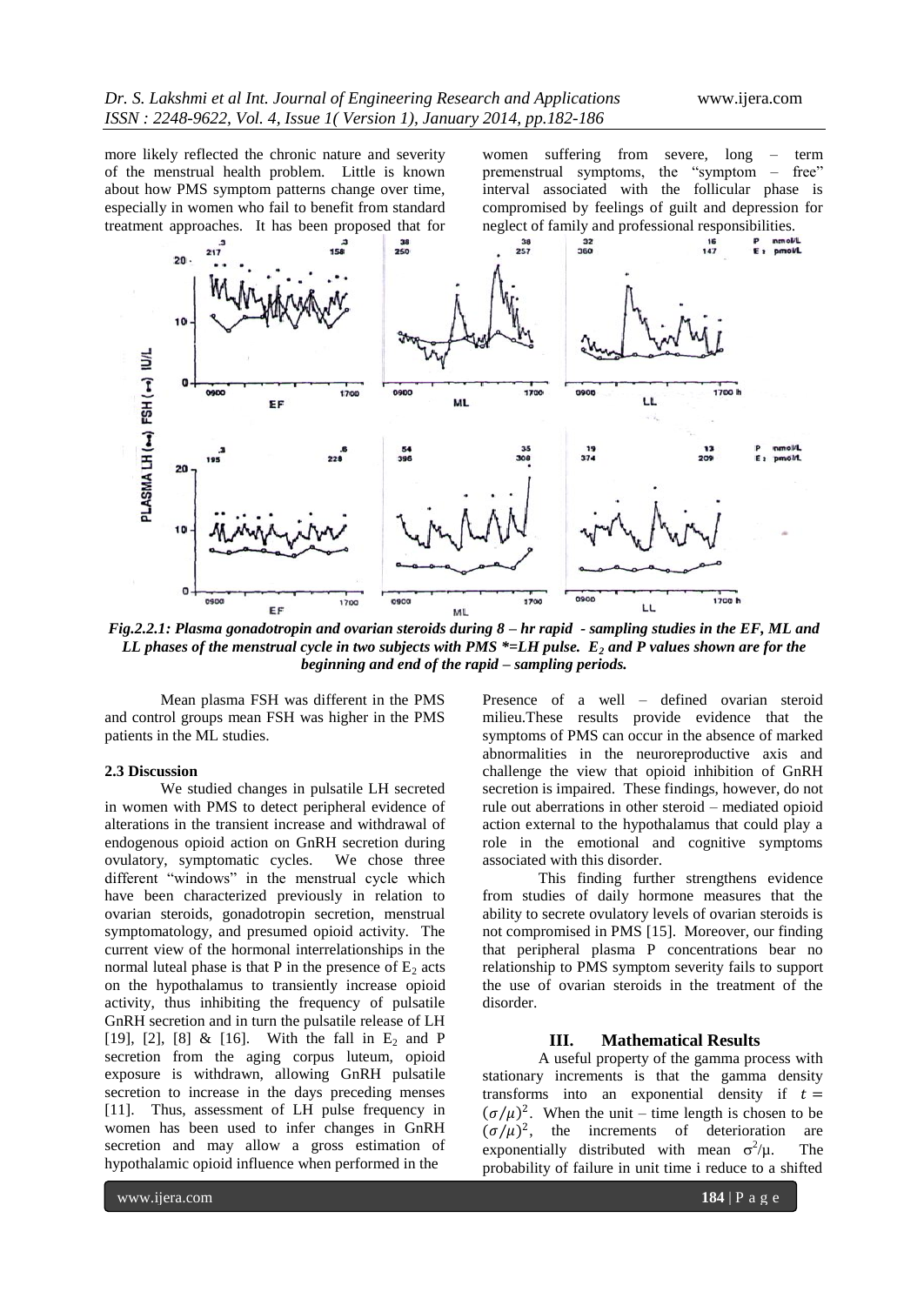

A physical explanation for the appearance of the above Poisson distribution is that it represents the probability that exactly i exponentially distributed jumps with mean  $\sigma^2$  /  $\mu$  cause the component to fail, that is, cause the cumulative amount of deterioration to exceed  $r \Box - s$ . Note that the smaller the unit-time length for which the increments are exponentially distributed, the less uncertain the deterioration process.

#### **IV. Conclusion**

In both the premenstrual and the premenstrual weeks of the study cycle, the volunteer group demonstrated a lower mean symptom score than the patient group. Mean age and cycle length were similar. Since underlying psychiatric disorders had been ruled out during the diagnostic evaluation, the higher "baseline" scores of the postmenopausal week more likely reflected the chronic nature and severity of the menstrual health problem. Little is known about how PMS symptom patterns change over time, especially in women who fail to benefit from standard treatment approaches. Hence, to find the time interval the Compound Poisson Process is utilized and the corresponding mathematical figures in section 3 have been obtained which show that in all the cases at the end of  $15<sup>th</sup>$  hour the impairment is vanished for all the variables of the above two subjects taken into consideration.

## **REFERENCES**

- [1] *Abdel – Hameed M.A gamma wear process. IEEE Trans Reliab 1975; 24(2): 152 – 3.*
- [2] *Backstorm CT, McNeilly AS, Leask RM, Baird DT (1982) Pulsatile secretion of LH FSH, prolactin, oestradiol and progesterone during the human menstrual cycle. Clin Endocrinol 17: 29 – 42*
- [3] *Choung CJ, Coulam CB, Bergstrahl EJ, O'Fallon WM, Steinmetz GI (1988) Clinical trial of naltrexone inpremenstrual syndrome. Obstet Gynecol 72: 332 – 336.*
- [4] *De Kloet, E.R., Hormones and the stressed brain. Ann.N.Y Acad. Sci. 2004; 1018: 1-15.*
- [5] *Endicot, J., Andreasen, N., Spitzer, R.L., Family History Research Diagnostic Criteria. Biometric Research New York State Psychiatric Institute, New York, NY, 1975.*
- [6] *Facchinetti F, Martignoni E, Sola D, Petraglia F, Nappi G, Genazzani AR (1988) Transient failure of central opioid tonus and premenstrual symptoms. J Reprod Med 33: 633 – 638*
- [7] *Facchinetti F, Genazzani AD, Martignoni E, Fioroni L, Sances G, Genazzani AR (1990) Neuroendocrine correlates of premenstrual syndrome: changes in the pulsatile pattern of plasma LH. Psychoneuroendocrinology 15: 269 – 277.*